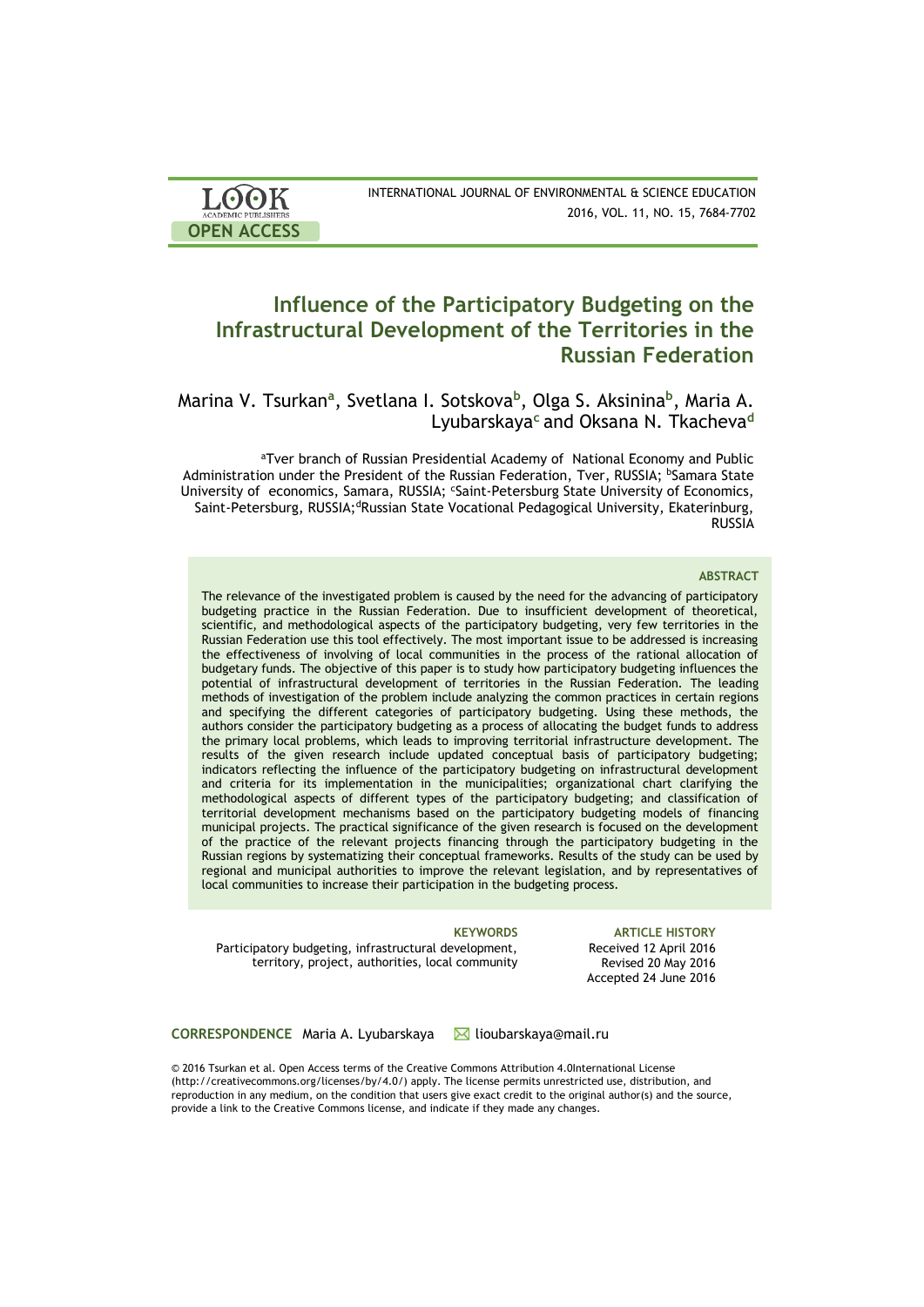### **Introduction**

The potential for the infrastructural development of territory is strongly linked with the ability of local authorities to attract resources. When economic situation is unstable, local budgets and budget transfers from regional and federal level remain the main sources for addressing the needs of territories in Russia (Obuschenko, 2015; Davydov, 2011). In this context, it is particularly important to conduct proper fiscal policy at the regional and municipal levels, allowing direct resources to finance priority projects.

At the same time in the majority of subjects of the Russian Federation public's influence on the budget process is limited to public hearings of the budget, which often do not provide opportunities for interaction between government and society. The exceptions are those regions that already have experience implementing participatory budgeting tools. These tools are new to the Russian Federation, but we already can see them in action at some territories. Thus relatively few publications of Russian scientists and practitioners investigated problems of participatory budgeting showing absence of proper methodical basis. In particular, the unified approach to defining the category "participatory budgeting" has not been formed yet. It makes difficult to analyze the impact of participatory budgeting on the development of the territories.

For the first time the term "participatory budgeting" appeared in international scientific journals in the late 1980s and became widespread in the early 1990s. In the beginning, the studies in this field referred to projects implemented in the City of Porto Alegre, the state capital of Rio Grande de Sol in Brazil. These projects were aimed to increase activity of the citizens through the public discussion of urban problems and priorities of budget spending. In other words, the population of one of the most important cities in southern Brazil, a cultural, political and economic center of the region, has not been able only to express their opinion on the city budget, but also to decide how to allocate it into various items, as well as getting acquainted with the difficulties of this process. Currently in Brazil, more than 300 different participatory budgeting practices exist, making this country the leader of participatory budgeting in the world (Wampler, 2010).

Over time, the practice of application of this tool has spread to other parts of North America, including: the Andean countries (Ecuador and Peru), Argentina, Uruguay, Chile, Colombia and the Caribbean. During mid-2010s in Latin America, 618 to 1130 participatory budgets were approved. The number of participatory budgets adopted in the world ranges from 1269 to 2778 (Shah, 2007). In 2003, Peru adopted a law on the participatory budget, which in later years has been amended to simplify the budgeting process that was originally envisaged (Wagin, 2015).

In Europe, the first experience of the implementation of a participatory budgeting occurred in France, Spain and Italy. German municipalities initially considered a participatory budgeting in the context of the modernization of local government, implementing it in the "City of Tomorrow" project. German authorities used the model of the municipality of Christchurch in New Zealand, versus model developed by the City of Porto Alegre (Brazil). In the UK, testing of a participatory budgeting was held somewhat later than in other countries of the "old world". However, almost immediately, the UK government supported the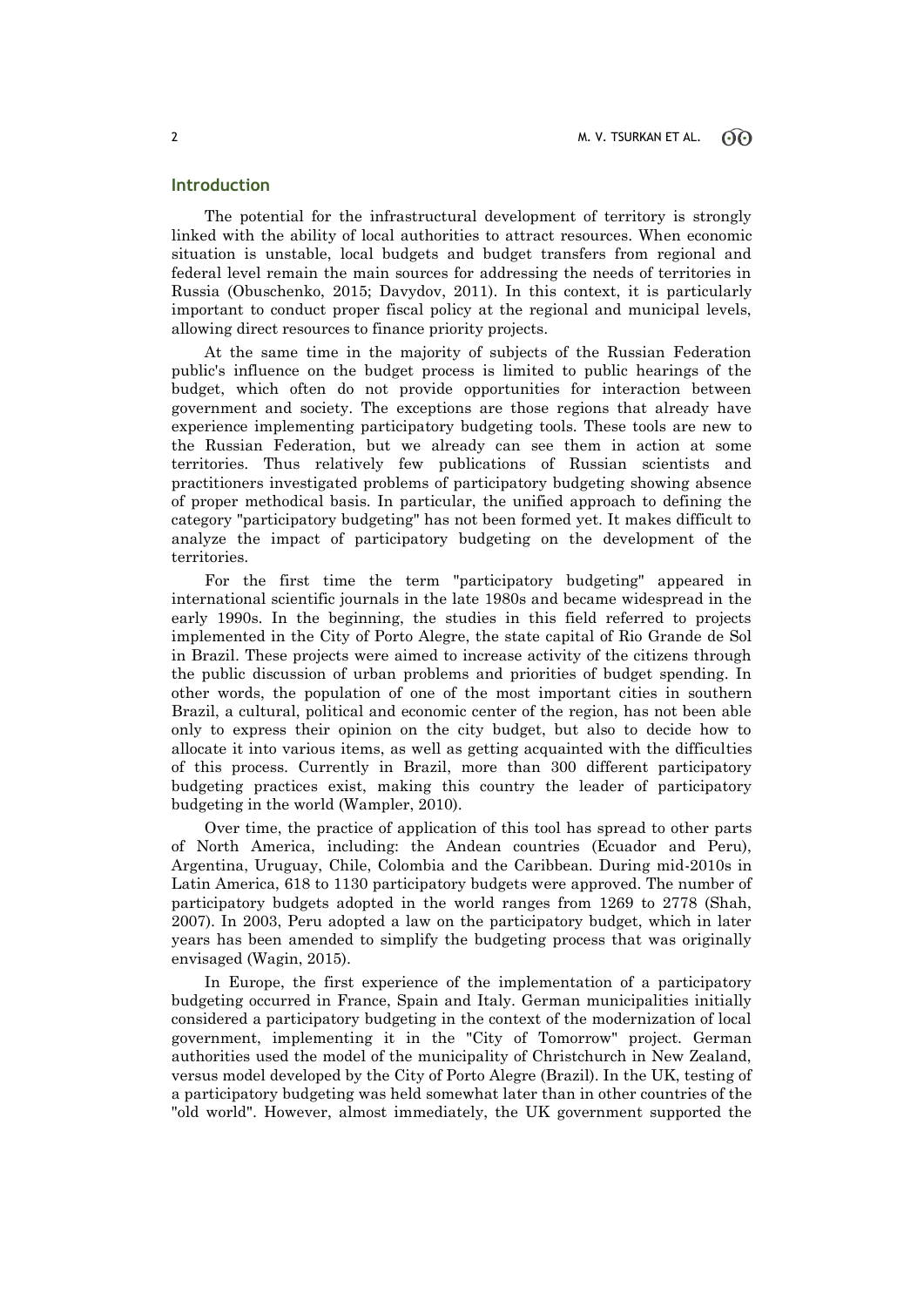use of the reporting tool to develop the territories. In Poland, a national law regulating the implementation of a participatory budgeting was elaborated in 2009. The adoption of this legal act has become a serious incentive to use the new tool within the framework of joint funding participatory budgeting in all rural areas. With the support of the organization "Federation of Leaders of Local Group" (from 2013 "Polish Watchtower Civic Network"), which has the main objective to monitor and improve the quality of a participatory budgeting, Poland in 2012 became the European country with the highest number of implemented participatory budgeting projects (Allegretto et al., 2013).

Currently, a participatory budgeting experience obtained in Africa, mainly includes Senegal, Cameroon, Republic of Congo and Madagascar (Olowu, 2003).

In Asia by 2005, the participatory budgeting appeared on an experimental basis in several countries, and remaining in its infancy. South Korea and China began to use the Brazilian model as the basis in the debate on implementation issues under consideration of budgeting. Note that the largest number of participatory budgeting projects was already implemented in China and South Korea. In these countries, the laws on local finances were passed, which allows introducing the participatory budgeting model in every third municipality (Vagin, 2015).

In India by 2012, 58 to 109 projects were implemented involving budgetary funds to address key local territorial development problems identified by the population (Liu & Traub-Merz, 2009). Since 2007, the practice of participatory budgeting started in the Russian Federation within the framework of the Program for Supporting Local Initiatives (PSLI). This Program provides the legal basis for public participating Nevertheless, the conceptual foundations for the implementation of relevant projects is unclear not only to local communities (mandatory participants of the relevant projects), but also the authorities involved in the process.

Modern realities require the identification and systematization of scientific approaches to the definition of the category "participatory budgeting". It is also important to identify the main phases of formation and advancing participatory budgeting in the world, and to analyze Russian practices of the infrastructural territorial development.

### **Methods**

#### *Research methods*

The research was conducted using the traditional theoretical methods, such as specification, synthesis, and modeling. Empirical methods include the studying the experiences of the implementation of participatory budgeting projects in the world, and analyses and systematization of legislative documents. Experimental methods, mathematical statistics and graphics were used for outlining the conclusions.

### *Research phases*

The study was conducted in the following three phases.

The first phase was focused on the theoretical analysis of the existing methodological approaches to the relevant issues in economic and sociological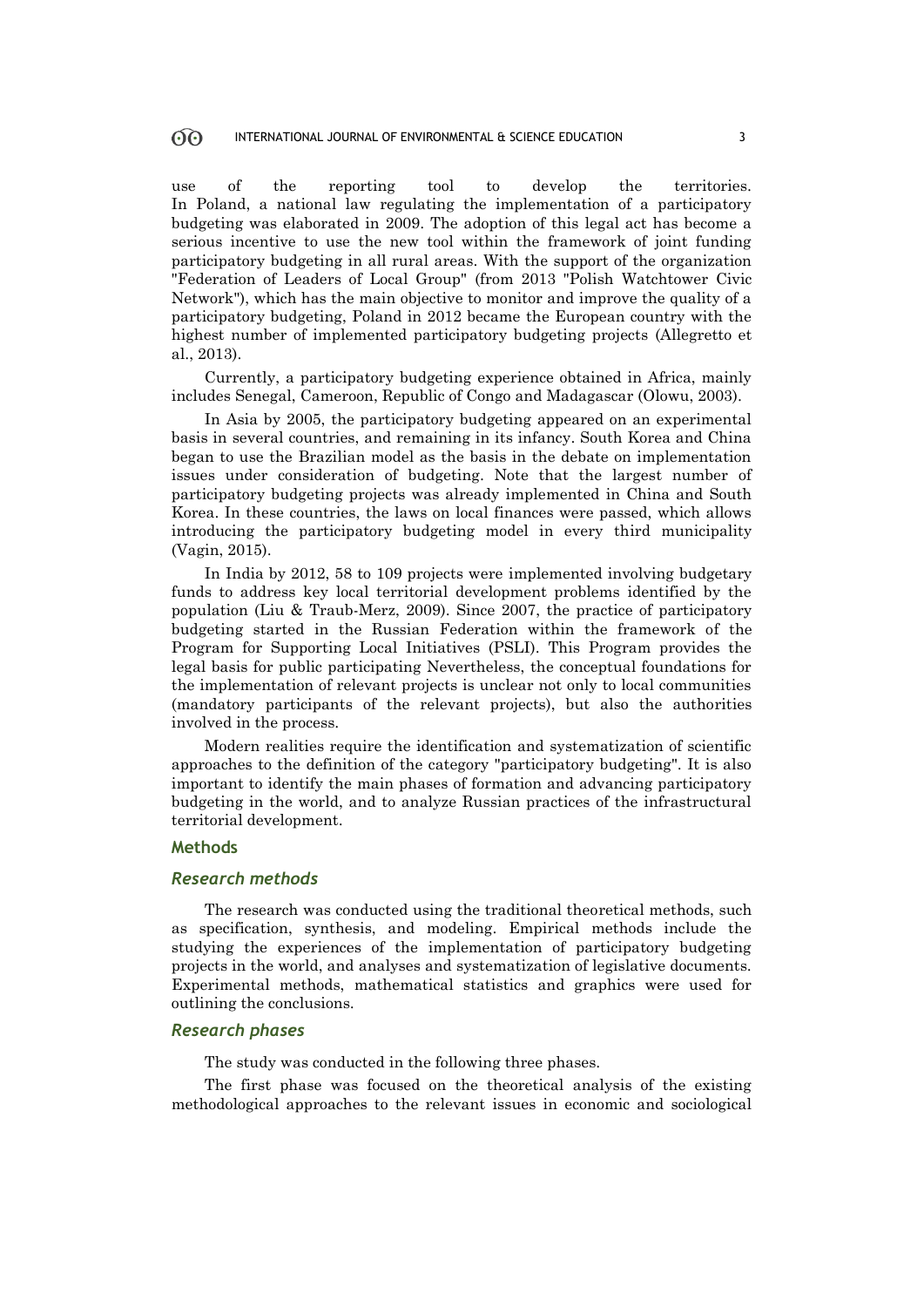literature, discussions of the conclusions at the scientific conferences. At this phase, the problem, and the purpose and methods of the research were highlighted; the research plan was developed. The research plan was aimed to create the conceptual basis for participatory budgeting of the projects taking into account the Russian practice.

During the second phase, the basic terminology in the relevant area was allocated and advanced with new definitions; the organizational chart was structured to clarify the methodological aspects of participatory budgeting. The grounded model was created and incorporated into the concept of using participatory budgeting as a tool for infrastructure territorial development in the Russian Federation. The authors categorized the territorial development mechanisms in the framework of participatory budgeting, accounting for the focus areas of the projects, financing models employed, and the effects on the project participants.

The third phase includes systematization of the theoretical and practical findings, summarizing recommendations, and compiling the results.

### **Results and Discussions**

### *Justification of the category "Participatory budgeting"*

Currently, the term "participatory budgeting" has become increasingly common in the works of Russian scientists and the official websites of authorities of all levels. At the same time, some sources also mention such terms as "proactive budgeting", "participative budgeting", and "extra-budgeting". All these terms are used as synonymous, but they are only interrelated.

In the Russian practice, the terms "participatory" and "participative" appeared as a translation based on the English word for "part", but the definitions of these categories in the budgeting context in essence are different and are not always identical.

Analysis of the relevant definitions, which are referenced in the theoretical and methodological sources, revealed the diversity of approaches, and was conducted establishing the differences of these categories. Overview of the definitions of "proactive budgeting," "participatory budgeting", "participative budgeting", and "extra-budgeting" are presented in Table 1.

| Category               | Authors (source)  | Definition                                                                                                                                                                                                                                                                                                                                                                                  |  |
|------------------------|-------------------|---------------------------------------------------------------------------------------------------------------------------------------------------------------------------------------------------------------------------------------------------------------------------------------------------------------------------------------------------------------------------------------------|--|
| Proactive<br>budgeting | V.V. Vagin (2015) | phase of a participatory<br>The first<br>budgeting in Russia, which is understood as<br>a set of different, based on the initiative<br>of the civil practices to address local issues<br>with the direct participation of citizens in<br>identifying and selecting objects of budget<br>spending, as well as the subsequent<br>monitoring of the implementation of the<br>selected projects |  |

**Table 1.** Approaches to the definition of the categories, reflecting the degree of public participation in the budgeting process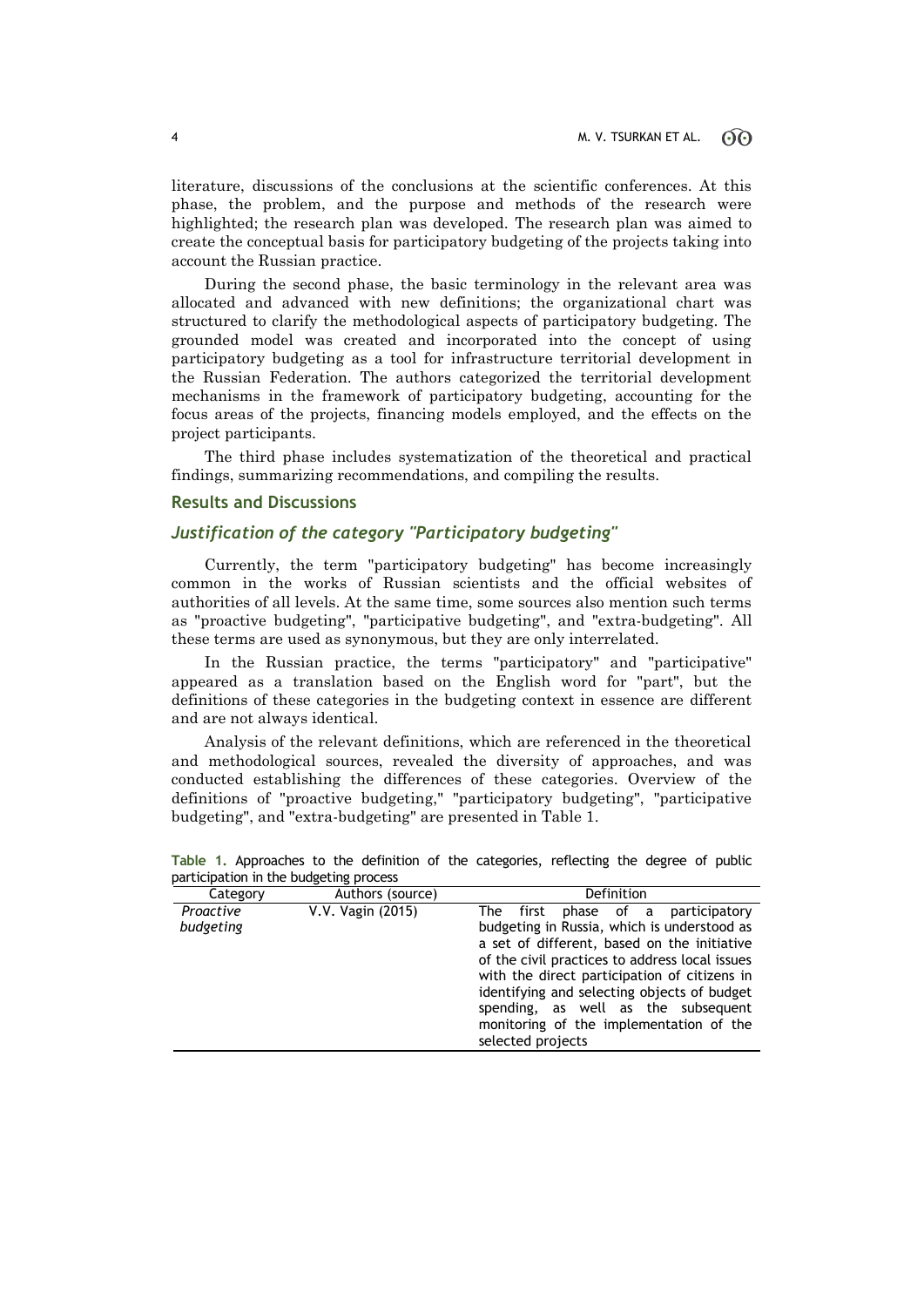|                            | I.A. Sokolov, T.V.<br>Tishchenko & A.A.                         | The collection of diverse, based on civil<br>initiative, practices to address local issues                                                                                                                                                                                                                                                                                                                                                                                                                       |
|----------------------------|-----------------------------------------------------------------|------------------------------------------------------------------------------------------------------------------------------------------------------------------------------------------------------------------------------------------------------------------------------------------------------------------------------------------------------------------------------------------------------------------------------------------------------------------------------------------------------------------|
|                            | Khrustalev (2013)                                               | with the direct participation of citizens in<br>identifying and selecting objects of budget<br>spending, as well as the subsequent<br>monitoring of the implementation of the<br>selected projects                                                                                                                                                                                                                                                                                                               |
|                            | V.V. Vagin, N.V.<br>Gavrilova & N.A.<br>Shapovalova (2015a)     | One version of the well-known all over the<br>participatory<br>budgeting,<br>world<br>a<br>implemented in Russia; The current stage<br>of a participatory budgeting in Russia                                                                                                                                                                                                                                                                                                                                    |
| Participative<br>budgeting | N.V. Bogatyr (2013)                                             | The distribution of the budget of the<br>territory (municipality, region, city) by<br>means of conciliation, or the budget<br>committee, consisting of representatives<br>of the administration and residents, the<br>authors of civil initiatives, chosen by lot,<br>or the decision of gathering / meeting of<br>citizens                                                                                                                                                                                      |
|                            | I.A. Sokolov, T.V.<br>Tishchenko & A.A.<br>Khrustalev (2013)    | The practice, which appeared in 1989 in<br>Porto Alegre (Brazil) as a form of direct<br>democracy and the alleged participation of<br>citizens in decisions about the choice of<br>priorities<br>of<br>budget<br>spending.<br>The<br>mechanism involves the allocation of a<br>dedicated part of the city budget or<br>external<br>funds<br>attracted<br>with<br>the<br>participation of the commission, consisting<br>of representatives of the citizens according<br>to a strictly defined municipal procedure |
|                            | The official portal of<br>the Government of the<br>Penza region | Public participation in the distribution of<br>the municipal budget                                                                                                                                                                                                                                                                                                                                                                                                                                              |
|                            | D. Allegretto, A. Reke,<br>I. Sentome & C.<br>Herzberg (2013)   | The process of development and approval<br>of<br>the<br>local<br>budget<br>with<br>public<br>participation, the process of creation and<br>approval of the financial co-management<br>plan, implemented by citizens and local<br>authorities                                                                                                                                                                                                                                                                     |
|                            | L.N. Bogdanov (2015)                                            | The new budget mechanism in which<br>certain (initially small) share of the<br>budget is allocated on the basis of the<br>direct public participation                                                                                                                                                                                                                                                                                                                                                            |
| Participatory<br>budgeting | D.V. Meltser (2015)                                             | Distribution of the budget of the city with<br>the help of the commission, consisting of<br>citizens                                                                                                                                                                                                                                                                                                                                                                                                             |
|                            | N.S. Sergeenko (2015)                                           | Process of distribution of the budget with<br>the<br>assistance<br>of<br>the<br>commission,<br>representatives<br>consisting<br>of<br>of<br>the<br>citizens and the municipality                                                                                                                                                                                                                                                                                                                                 |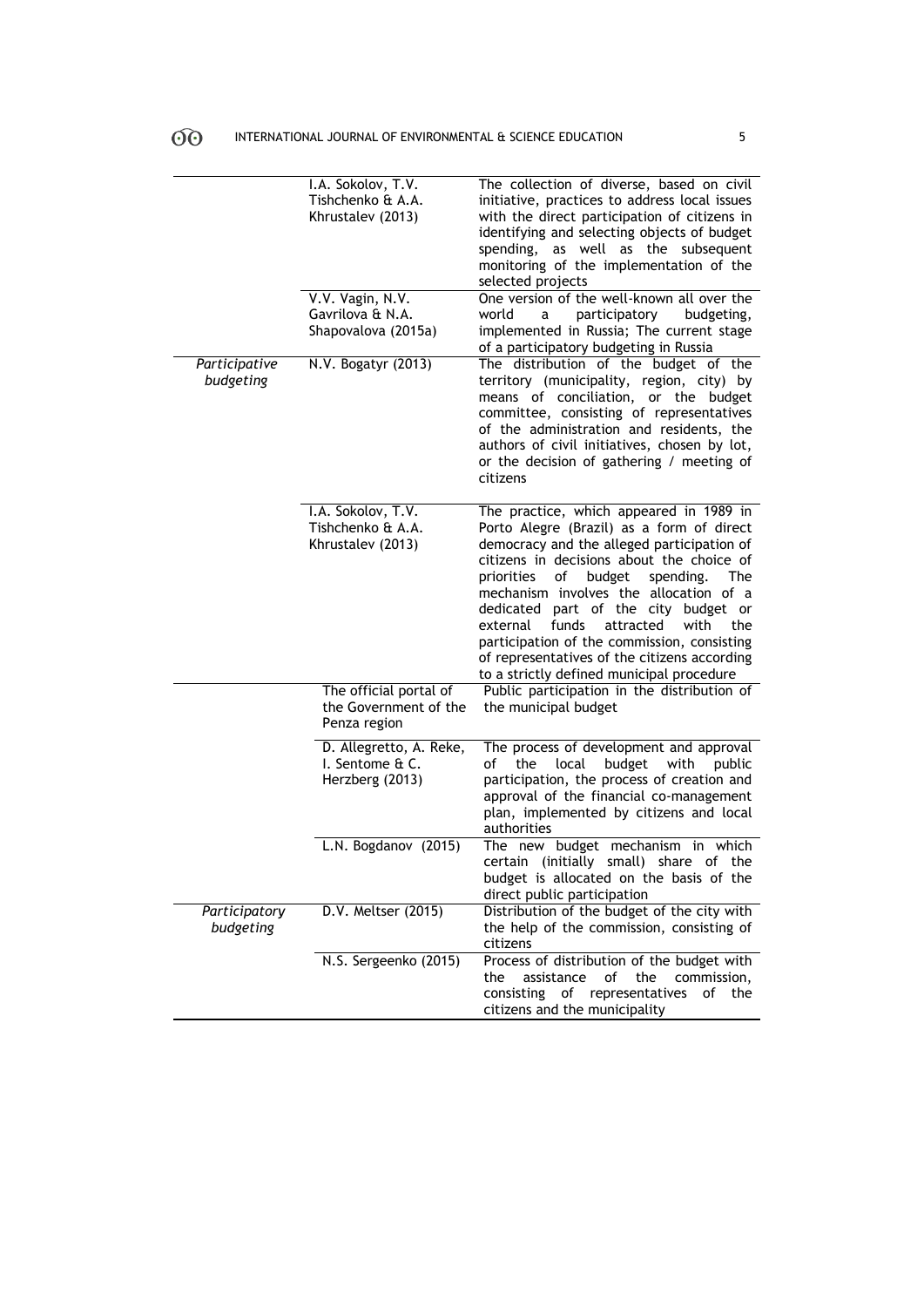|                 | A.S. Moliakova (2015)                                                                                                                                                                                 | 1. Designed to expand the scope of<br>participation of citizens / public in the<br>municipal budget process through the<br>convening of a special commission to deal<br>the<br>distribution<br>Ωf<br>with<br>resources<br>allocated<br>them:<br>to<br>2. Process of distribution of the budget<br>with the assistance of the commission,<br>consisting of representatives<br>οf<br>the<br>citizens and the municipality |
|-----------------|-------------------------------------------------------------------------------------------------------------------------------------------------------------------------------------------------------|-------------------------------------------------------------------------------------------------------------------------------------------------------------------------------------------------------------------------------------------------------------------------------------------------------------------------------------------------------------------------------------------------------------------------|
|                 | D. Sangiev (2015)                                                                                                                                                                                     | Practice of involving local communities in<br>the distribution of one to ten percent of<br>the municipal budget                                                                                                                                                                                                                                                                                                         |
| Extra-budgeting | N.V. Bogatyr, V.V.<br>Vagin, S.A. Gridin,<br>G.V. Courland, M.Y.<br>Nahrov, M.V. Safonov,<br>A.A. Spiridonov, A.S.<br>Sukhov, E.A.<br>Timohina, E.G.<br>Shaposka, L.A. Shilov<br>& I.E. Shulga (2014) | Allocation of funds from the regional<br>budget for the implementation of selected<br>residents of municipal projects. As a rule,<br>it provides co-financing of projects by<br>municipalities, interested citizens and<br>legal entities                                                                                                                                                                               |
|                 | The official portal<br>"Open budget of<br>Leningrad region"                                                                                                                                           | Co-financing of projects by citizens and<br>entrepreneurs (bring together urban and<br>rural administrations, citizens, business<br>and non-profit organizations and other<br>stakeholders to determine priorities in<br>addressing local problems)                                                                                                                                                                     |

*Source:* compiled by authors

Correlation between the categories identified at Table 1, represented in the Figure 1, clarifies the conceptual space of a participatory budgeting as a possible tool for the infrastructure development of territories in Russia.



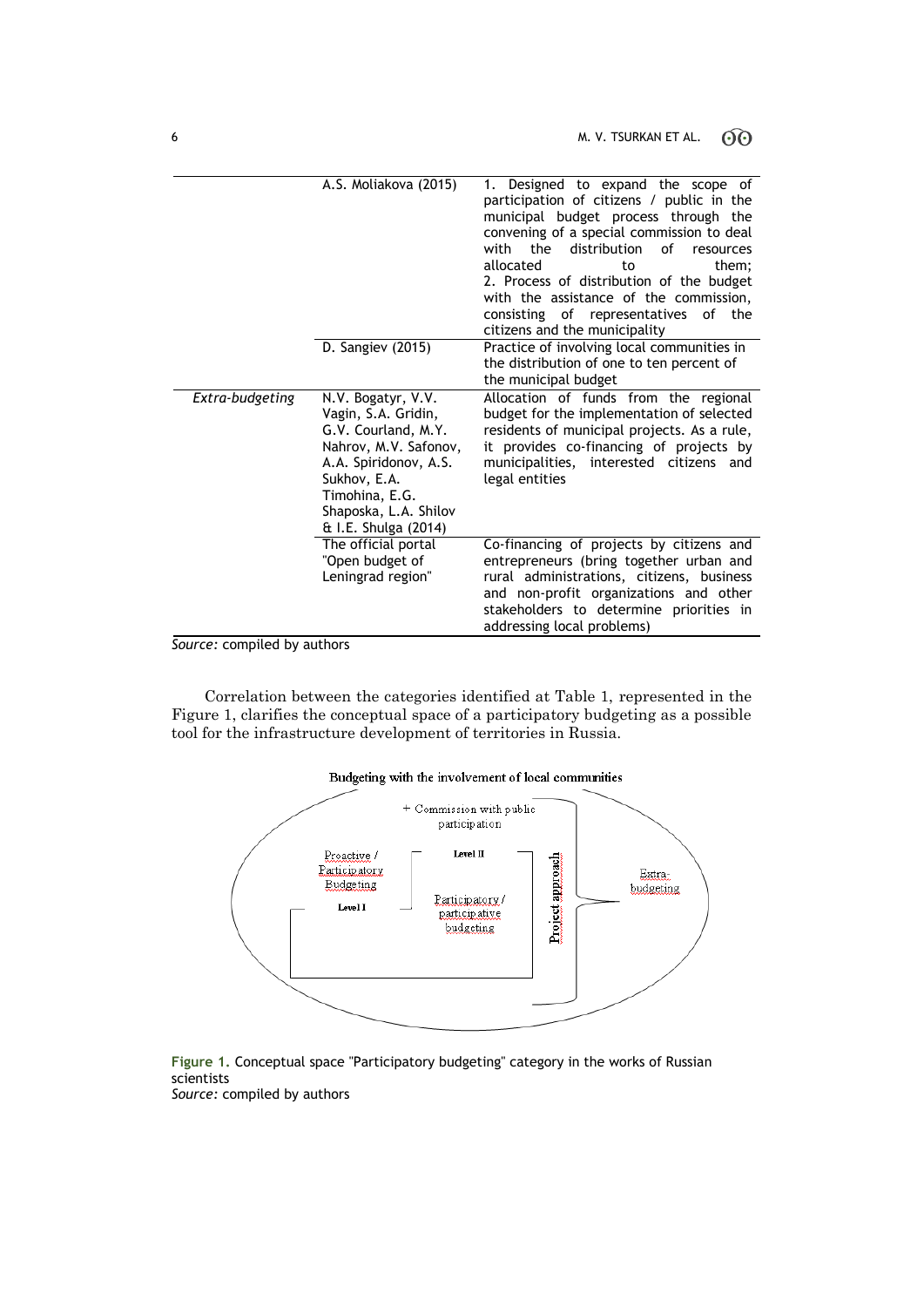### $\widehat{O}\widehat{O}$  INTERNATIONAL JOURNAL OF ENVIRONMENTAL & SCIENCE EDUCATION 7

Thus, the authors concluded that participative (proactive) budgeting in Russia is the first phase of participatory budgeting. The second phase involves the commission, which consists of public and authority representatives (deliberative commission) in the process of distributing the budget. Category "extra-budgeting" is not a synonymous to selected categories, but is a particular case of implementation of a participatory budgeting during the first or second phase, which implies a compulsory co-financing of the projects.

Term "participatory budgeting" as used in the world, has a broader meaning than in Russia, due to the difference in the legal field. For the Russian practice, in the absence of a unified approach, we propose the following definition clarifies this category:

Participatory budgeting is a process of development and approval, and/or distribution of the municipal budget as part of the project implementation approach assisted by the commission, which consists of the local authorities' representatives and the public.

The Ministry of Finance of Sverdlovsk region using a different approach to the definition of the "participatory budgeting", which does not include cofinancing of the projects, as opposed to "extra-budgeting". This fact limits the broad interpretation of "participatory budgeting" category proposed by the authors, and emphasizes the diversity of approaches and attempts to systematize the relevant categories, reported in this paper.

According to the approach suggested by V.V. Vagin, N.V. Gavrilova & N.A. Shapovalova (2015a) within the study of the conceptual basis of participatory budgeting implementation in the framework of the Center for Proactive Budgeting of Research Financial Institute of the Ministry of Finance of the Russian Federation, "there is at least five criteria for classifying projects in participatory budgeting: discussion of budgetary issues; the participation of representatives of local authorities; serial process of implementation; public discussion with the participation of citizens; organization of public accountability ".

According to the conclusions formed in the framework of the I All-Russian Conference on proactive budgeting, a mandatory conditions of participatory budgeting are: "the involvement of citizens in all phases of the budget process through meetings with experts, training seminars the basics of the budget process; the interested representatives of the administration participated in public meetings; summarize and report on the expenditure of the budget available to any citizen.

These approaches may be recognized as lawful, summarizing the global experience of implementing projects using participatory budgeting, and considered as elements of a theoretical framework for the given field.

### *Development of performance criteria for participatory budgeting implementation in the municipality*

The authors, considering two previously mentioned positions, suggested including the following criteria of participatory budgeting implementation in the municipality: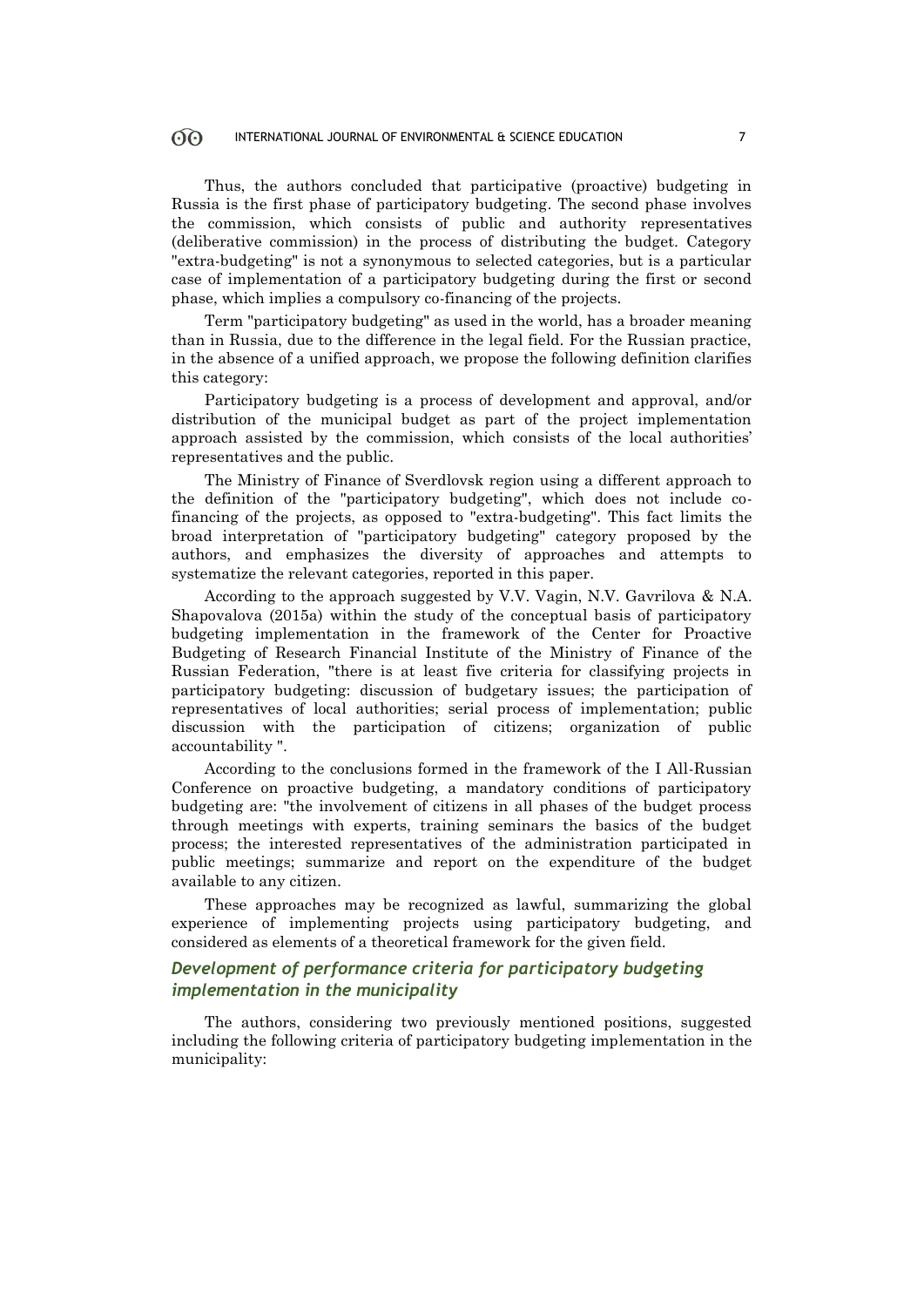1. Increasing knowledge of the population of the municipality in the area of formation of the territorial budget and the use of its funds through public meetings with experts, training seminars, and discussions of budget issues;

2. Public involvement in all phases of the local budgeting process: formation (public discussion with the participation of citizens), approval, distribution, control (organization of public accountability, i.e. the public summarizing and reporting the existence of budget spending with comprehensive information available to any resident of the municipality);

3. Involvement of representatives of the municipality administration (participation of representatives of local authorities) in public meetings on a participatory budgeting;

4. The continuous process of implementation of participatory budgeting, in particular, the launching of a new project immediately after the end of previous one.

Such a tool as a "budget for the public" can be used to fulfill the second criterion. The budget for the public is a simplified version of the budget document of the municipality, which uses informal language and accessible formats to facilitate understanding of the budget by the public explaining the plans and actions of local government during the fiscal year, and showing the forms of possible cooperation with local authorities.

The analogue of the "budget for the public" was developed by the Committee of Civil Initiatives within the framework of the project "Open Budget".

In the context of socio-economic development of the basic concept of participatory budgeting can be represented as follows. Participatory budgeting is a budget and fundraising tool to address the primary local problems, according to users of project results (public). The main effect is to increase the infrastructure performance, and quantity and quality of goods, works, and services, provided for the territorial population.

### *Definition of participatory budgeting model that is applicable in the Russian Federation*

Formation and development of a participatory budgeting in the world were based on the scientific researches, which refined the methodological basis for its implementation. In particular, foreign scientists suggested several approaches to the typology and classification of a participatory budgeting. However, current approaches are not universal, i.e. not suitable for systematization of the possible forms of the process.

In the world practice, six categories ("ideal types") of participatory budgeting considered in conjunction with other management models were created. The authors offer a description of the six different models, constituting together a conceptual map, which allows arranging and designating the empirical events.

At the same time, the authors note that specific projects prone to hybridization and oscillation between these models of participatory budgeting. Participatory budgeting models within the analyzed scientific approach can be translated as follows: representative democracy; "close range" democracy in; participatory modernization; multi-stakeholders; neo-corporatism; community development.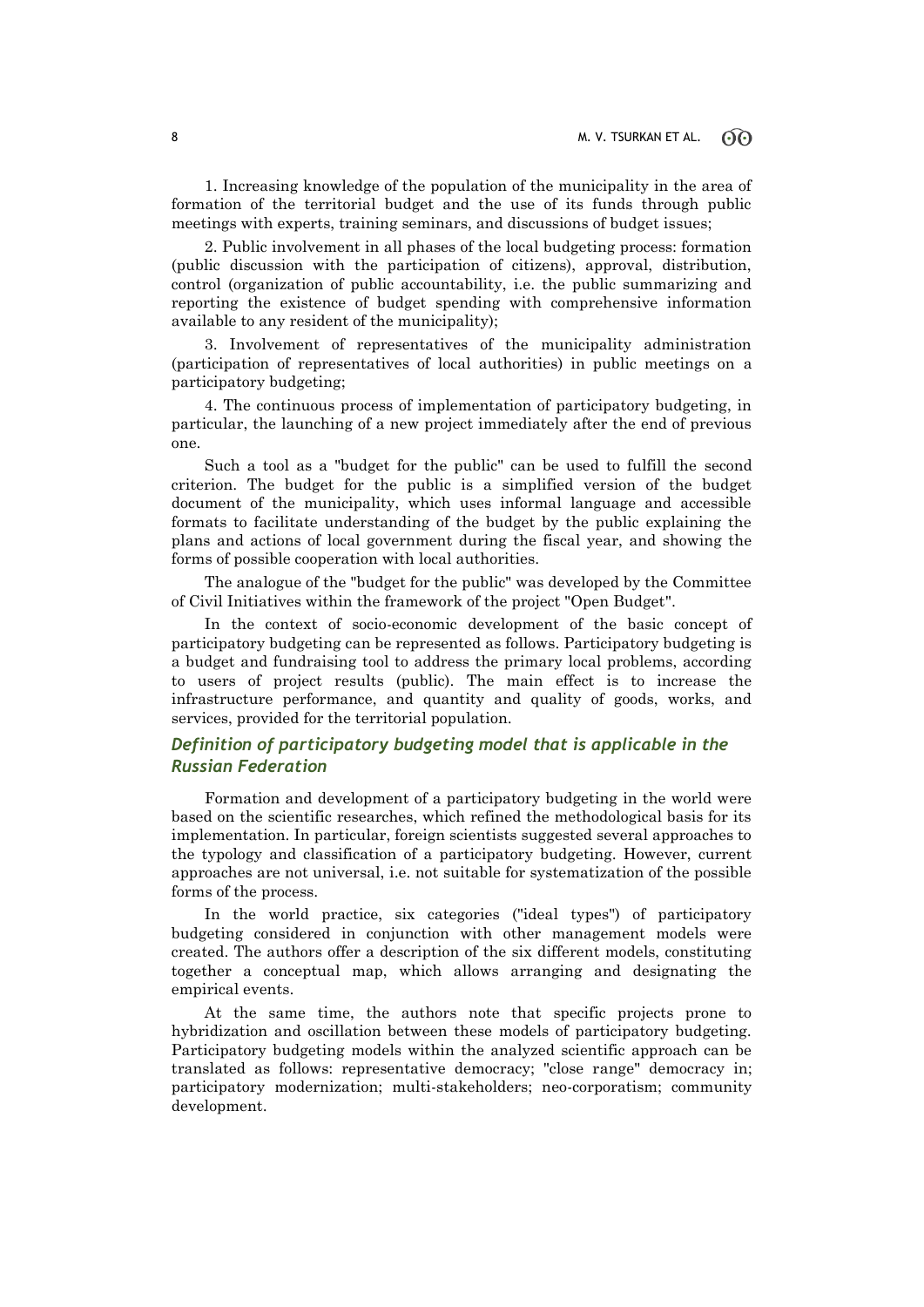### OO INTERNATIONAL JOURNAL OF ENVIRONMENTAL & SCIENCE EDUCATION 9

Methodological aspects of the participatory budgeting modes in the framework of above mentioned scientific approach can be represented as shown in Figure 2.





*Source*: Developed by the authors (on the base of Allegretti et al., 2013).

The analysis of the presented criteria led to the conclusion that the existing mechanisms for the implementation of participatory budgeting in Russia are the closest to the model of "community development". This model is embedded in the concept of using a participatory budgeting as a tool for infrastructural territorial development focused on priority areas chosen by local communities, which allows us to consider the this process as an element of economic impact.

Financing projects in Russia within participatory budgeting can be carried out in the following areas (within the boundaries of the municipality):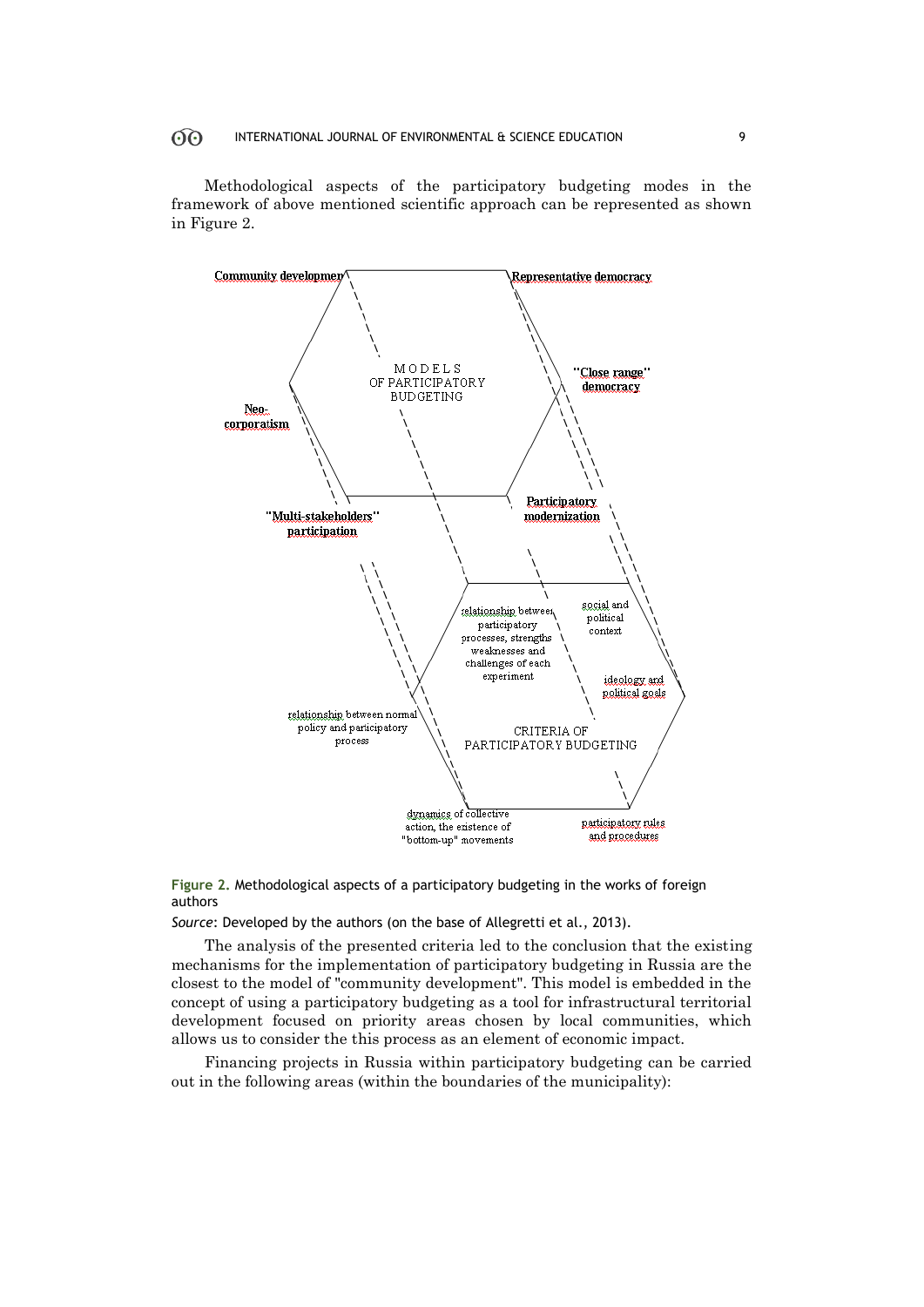- maintenance and development of the territorial infrastructure (electricity, heat, gas and water supply, etc.);

- maintenance and construction of local public roads, bridges and other engineering infrastructure;

- maintenance and construction of housing, infrastructural preparation for housing construction;

- creating conditions for providing public transportation services;

- creating conditions for communication services, public catering, trade and other consumer services;

- maintains of urban territories, landscaping, forest protection.

### *Classification of participatory budgeting based on the regional experience of the Russian Federation*

At the present phase, participatory budgeting are mainly used for the infrastructural territorial development in the Russian Federation in the framework of Program for Supporting Local Initiatives (PSLI), "Public Budget" projects, "Public Initiative" projects; projects implemented with the support of "RES PUBLICA" Center of the European University (St. Petersburg).

One of the tools for the participatory budgeting implementation in the framework of the project approach in the Russian Federation is a Program for Supporting Local Initiatives (PSLI). This program started in 2007 in several Russian regions, including Stavropol region (which was the first), Khabarovsk region, Kirov region, Nizhny Novgorod region, Tver region, Republic of Bashkortostan, Republic of Karelia, North Ossetia-Alania (Lapushinskaia, 2014). Within the PSLI public involved in the process of selecting municipal projects for the realization, co-financing, and allocating the budgetary funds, supervising projects' implementation, including signing the act of receptiontransfer of the results.

Among the specific features of the co-financing of projects within the framework of PSLI is financial self-involvement of the citizens to address priority (according to their opinion) problems of social infrastructure: water supply, local roads, street lighting, renovation of cultural centers, etc. This involvement means co-financing of the project as a percentage, the minimum limits of which are established by regional legislation.

Analysis of legal documents regulating the implementation of participatory budgeting within the framework of PSLI revealed regional norms of co-financing presented in Table 2.

| Subject of the Russian<br>The share of<br>The share of co-<br>The amount of a<br>Federation<br>grant from the<br>financing the project<br>co-financing<br>from the budget of the<br>regional budget,<br>the project by<br>million rubles<br>municipality, %<br>gratuitous<br>receipts from |  |
|--------------------------------------------------------------------------------------------------------------------------------------------------------------------------------------------------------------------------------------------------------------------------------------------|--|
| individuals<br>(population),<br>%                                                                                                                                                                                                                                                          |  |
| Stavropol region<br>$\ge$ 5, $\mu$ o $\le$ 20, depending<br>> 0<br>≤3                                                                                                                                                                                                                      |  |

**Table 2.** Regional regulations for co-financing of the projects within the framework of PSLI (2016)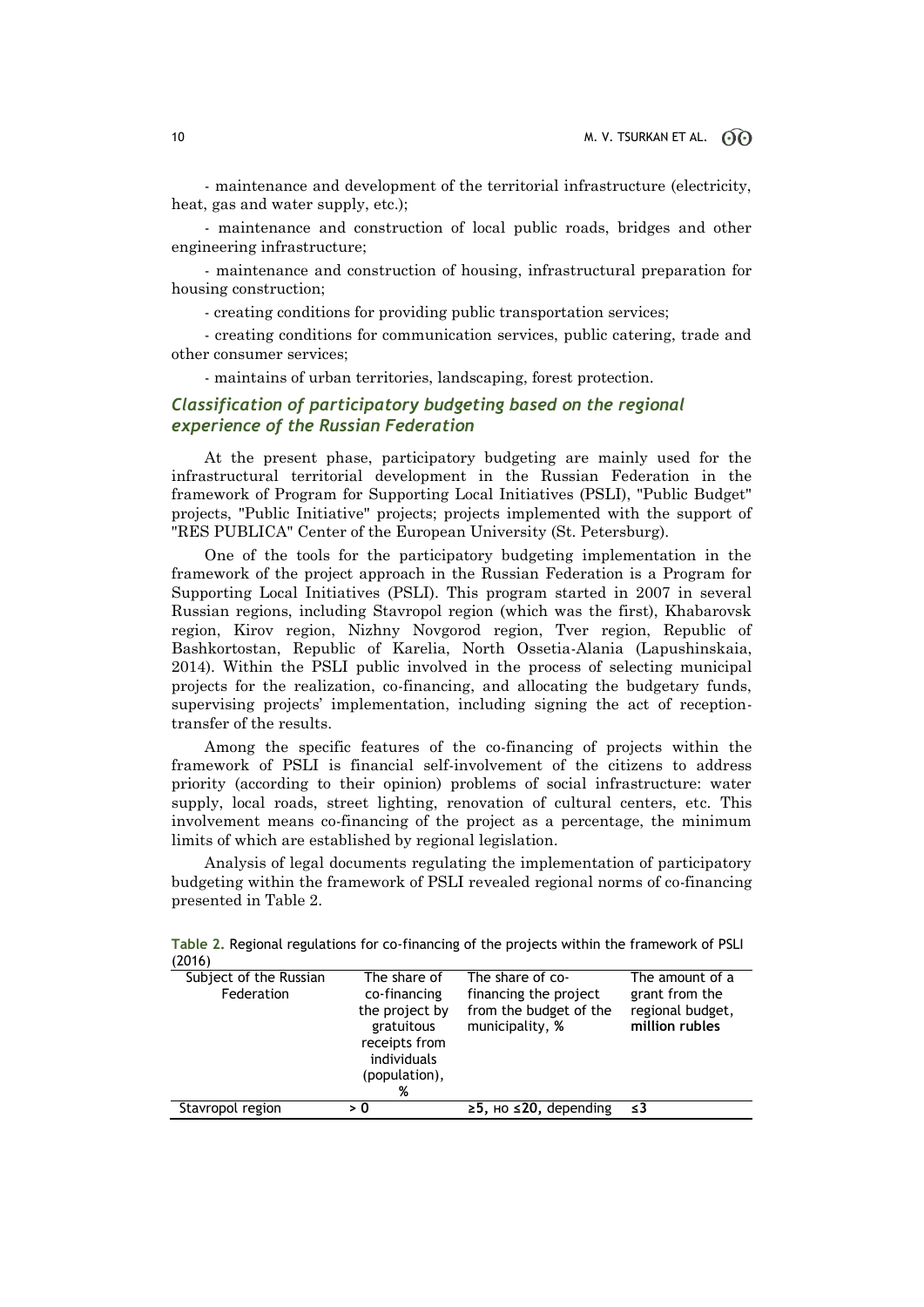|                              |                                                                         | on the level of<br>municipal budget<br>profitability                                                                                                                  |                                                                                                                                                                               |
|------------------------------|-------------------------------------------------------------------------|-----------------------------------------------------------------------------------------------------------------------------------------------------------------------|-------------------------------------------------------------------------------------------------------------------------------------------------------------------------------|
| Kirov region                 | $\geq 5$                                                                | $\geq$ 5, for the projects<br>implementing at the<br>level of municipal<br>district or settlement;<br>$\geq$ 10 for the projects<br>implementing at the<br>city level | 1. municipal<br>settlement (up to<br>4 projects):<br>1 project $\leq 1,5$<br>3 projects $\leq 0.5$<br>2. City $\leq$ 1<br>3. municipal<br>district<br>$\leq$ 3 for 3 projects |
| Tver region                  | $\geq 5$                                                                | $\geq 10$                                                                                                                                                             | $\leq$ 0,7 municipal<br>settlement:<br>$\leq 0,8$ city                                                                                                                        |
| Nizhny Novgorod region       | $\geq 5$                                                                | $\geq 20$                                                                                                                                                             | $\leq$ 75 % of the<br>project amount                                                                                                                                          |
| Khabarovsk region            | $>1$ of the<br>amount of funds<br>required from<br>the region<br>budget | $\geq$ 5 of the amount of<br>funds required from<br>the region budget                                                                                                 | $\leq 2$                                                                                                                                                                      |
| Republic of<br>Bashkortostan | >3                                                                      | >5                                                                                                                                                                    | $\leq 1,5$                                                                                                                                                                    |
| Republic of Karelia          | $\geq 5$                                                                | $\geq 10$ municipal<br>settlement:<br>$\geq$ 20 city                                                                                                                  | ≤ 0,5 (≤ 75% of<br>the project<br>amount - for the<br>city; $\leq$ 85% of the<br>project amount -<br>for the municipal<br>settlement)                                         |
| North Ossetia-Alania         | $\geq 5$                                                                | $\geq 5$                                                                                                                                                              | ≤ 0,7                                                                                                                                                                         |

*Source***:** compiled by authors

Project areas funded within the framework of PSLI on the example of the Tver region are shown in Figure 2.



**Figure 3.** Project areas funded within the framework of PSLI on the example of the Tver region,%

*Source:* compiled by authors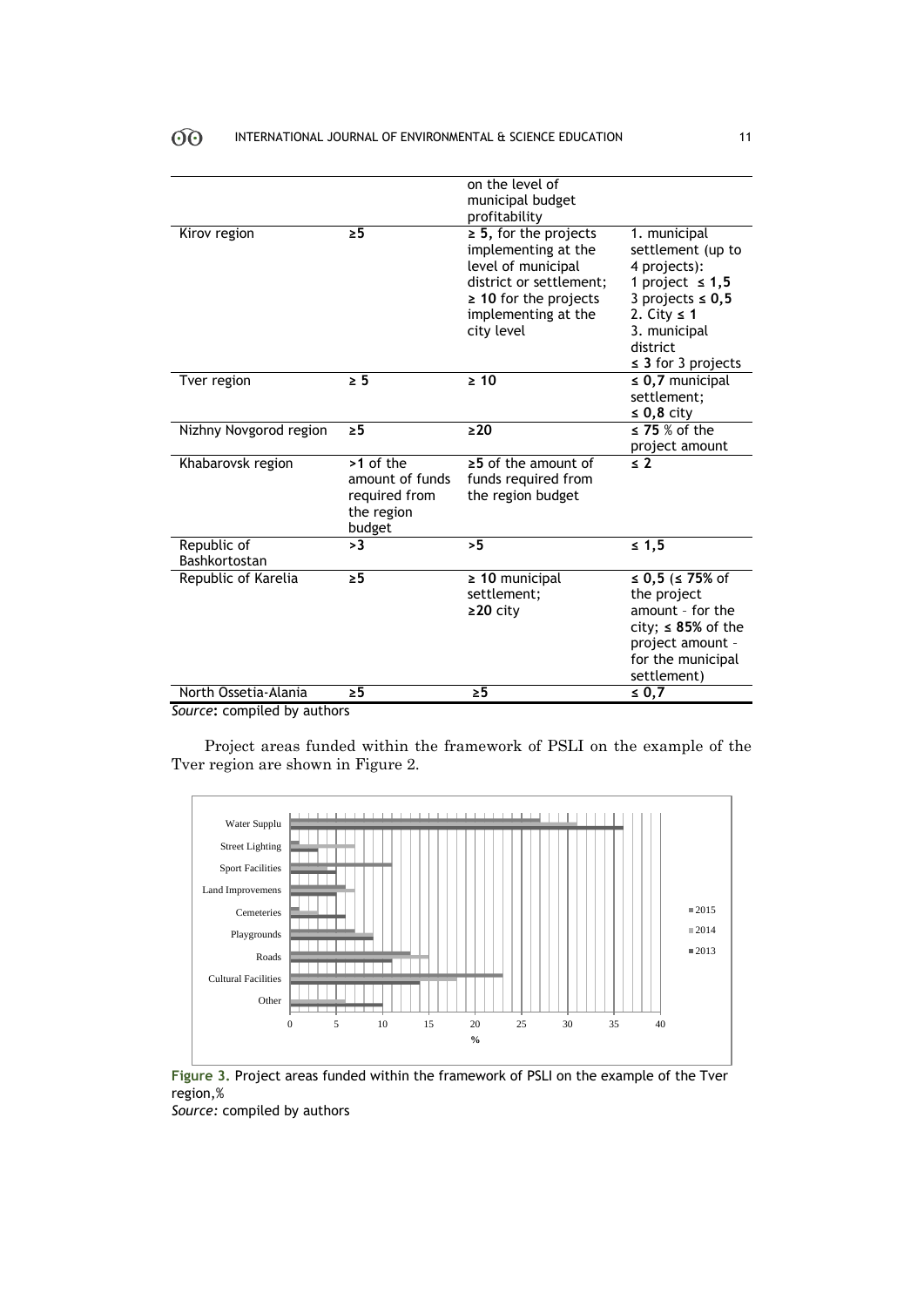Projects implemented within the framework of PSLI represent a form of proactive budgeting and belong to the first phase of participatory budgeting. The key problems of infrastructural territorial development were solved through the realization of these projects. These problems were chosen from the perspective of the population of municipalities, what allow creating or rebuilding elements of transport, energy, social and communal infrastructure. This set of implemented within the framework of PSLI projects had a significant synergistic effect on increasing the infrastructure performance, and quantity and quality of goods, works, and services, provided for the territorial population.

In 2011, "Public Budget" projects started in several regions of Russia, including Irkutsk, Sverdlovsk, Omsk, Ryazan, and Volgograd regions. These projects were based on the principles of participatory budgeting. In the original form, "Public Budget" projects had low efficiency, and only a few regions were able to advance existing practice of participatory budgeting. But even under the original form of "Public Budget" projects in 2011-2013, the problems of water supply, street lighting and landscaping had been solved at the territories of many municipal settlements. Highest efficiency of "Public Budget" project implementation was achieved in Tula region, and the best practices of "Public Initiative" projects were performed in Irkutsk and Tambov regions (Vagin, 2015).

The authors' classification of the concepts of infrastructural territorial development mechanisms in the framework of participatory budgeting, including PSLI, "Public Budget", and "Public Initiative" projects, is presented in Table 3. The infrastructural territorial development mechanism in this context includes interrelated methods and tools of participatory budgeting used in specific regional practice for increasing the infrastructure performance, and quantity and quality of goods, works, and services, provided for the territorial population.

| $\mathbf{m}$ and the matric morn of participatory badgeting |                         |                                             |                                               |
|-------------------------------------------------------------|-------------------------|---------------------------------------------|-----------------------------------------------|
| Basis for                                                   | The base for the        | Currently                                   | <b>Notes</b>                                  |
| classification                                              | breaking into the       | ongoing examples                            |                                               |
|                                                             | groups                  |                                             |                                               |
| Number of the                                               | The territory of one    | Currently, the mechanisms of                |                                               |
| subjects                                                    | subject of the Russian  |                                             | development of territories within the         |
| of the Russian                                              | Federation              | framework of participatory budgeting is     |                                               |
| Federation,                                                 | The territory of        | implemented on the territory of only one or |                                               |
| implementing the                                            | several subjects        | more subjects of the Russian Federation     |                                               |
| mechanism                                                   | within the boundaries   |                                             | within the boundaries of one federal district |
|                                                             | of one federal district | is not practiced                            |                                               |
|                                                             | The territory of        | PSLI projects                               | Stavropol region,                             |
|                                                             | several subjects within |                                             | Kirov region, Tver                            |
|                                                             | the boundaries of       |                                             | region, Nizhny                                |
|                                                             | several federal         |                                             | Novgorod region,                              |
|                                                             | districts               |                                             | Republic of                                   |
|                                                             |                         |                                             | Bashkortostan,                                |
|                                                             |                         |                                             | Khabarovsk region,                            |
|                                                             |                         |                                             | Republic of Karelia,                          |
|                                                             |                         |                                             | North Ossetia-Alania                          |

**Table 3.** The authors' classification of infrastructural territorial development mechanisms in the framework of participatory budgeting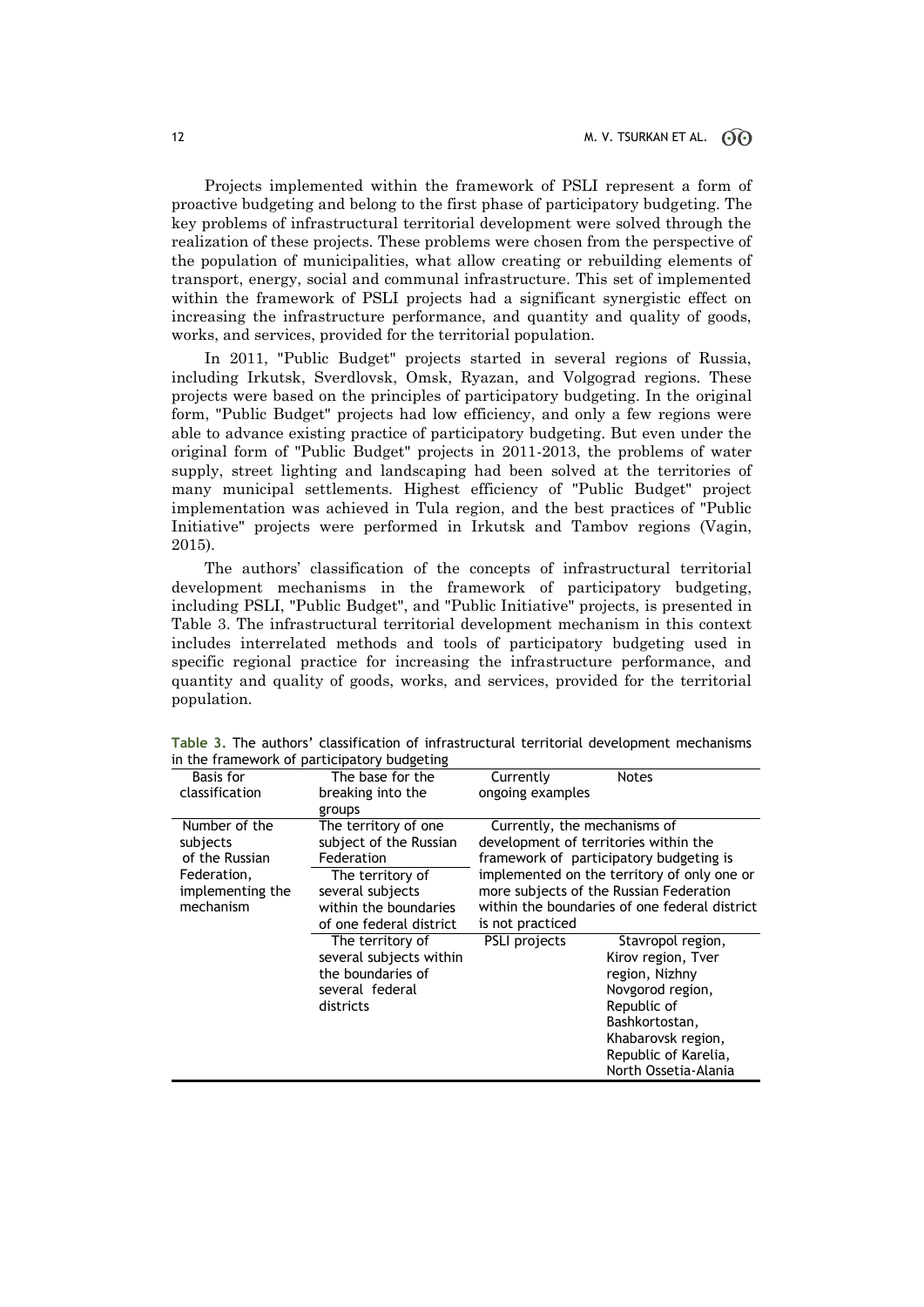|                                               |                                                                                                        | "Public Initiative"<br>projects                                                                                             | Irkutsk region,<br>Tambov region                                                                                                                                                                                                                                                                                                                                                                        |
|-----------------------------------------------|--------------------------------------------------------------------------------------------------------|-----------------------------------------------------------------------------------------------------------------------------|---------------------------------------------------------------------------------------------------------------------------------------------------------------------------------------------------------------------------------------------------------------------------------------------------------------------------------------------------------------------------------------------------------|
|                                               |                                                                                                        | "Public Budget"<br>projects                                                                                                 | including Tula<br>region, Republic of<br>Sakha (Yakutsk)                                                                                                                                                                                                                                                                                                                                                |
|                                               |                                                                                                        | Projects<br>implemented with<br>the support of<br>"RES PUBLICA"<br>Center of the                                            | Kirov region, Vologda<br>region, Leningrad<br>region                                                                                                                                                                                                                                                                                                                                                    |
|                                               |                                                                                                        | European University<br>(St. Petersburg)                                                                                     |                                                                                                                                                                                                                                                                                                                                                                                                         |
|                                               | The territory of the<br>Russian Federation                                                             | Currently, participatory budgeting<br>projects do not cover all this territory                                              |                                                                                                                                                                                                                                                                                                                                                                                                         |
| Territory of<br>mechanism's<br>implementation | Urban settlements<br>and urban districts                                                               | Projects<br>implemented with<br>the support of "RES<br>PUBLICA" Center of<br>the European<br>University (St.<br>Petersburg) | It depends on the<br>regional regulatory<br>framework                                                                                                                                                                                                                                                                                                                                                   |
|                                               | Urban and rural<br>settlements, urban<br>districts                                                     | "Public Budget"<br>projects                                                                                                 | It depends on the<br>regional regulatory<br>framework. On the<br>territory of the<br>Republic of Sakha<br>project is being<br>implemented only in<br>the urban district of<br>Yakutsk                                                                                                                                                                                                                   |
|                                               | All types of<br>municipalities                                                                         | PSLI projects                                                                                                               | It depends on the<br>regional regulatory<br>framework, but the<br>experience of<br>implementation in the<br>territory of all types of<br>municipalities of this<br>mechanism has already<br>been obtained in the<br>Kirov and Nizhny<br>Novgorod region. Since<br>2016 in the Kirov<br>region solving the local<br>through this<br>mechanism is possible<br>with initiative of<br>gardening partnership |
|                                               |                                                                                                        | "Public Initiative" projects                                                                                                |                                                                                                                                                                                                                                                                                                                                                                                                         |
| Areas of<br>mechanism's<br>implementation     | Areas of local<br>authorities<br>responsibilities (Articles<br>14 and 16 of the<br>Federal Law No 131) | PSLI projects                                                                                                               | The development of<br>communal, social,<br>energy and transport<br>infrastructure of the<br>municipality                                                                                                                                                                                                                                                                                                |
|                                               |                                                                                                        | "Public Initiative"<br>projects                                                                                             | Renovating and<br>equipping schools and<br>kindergartens,                                                                                                                                                                                                                                                                                                                                               |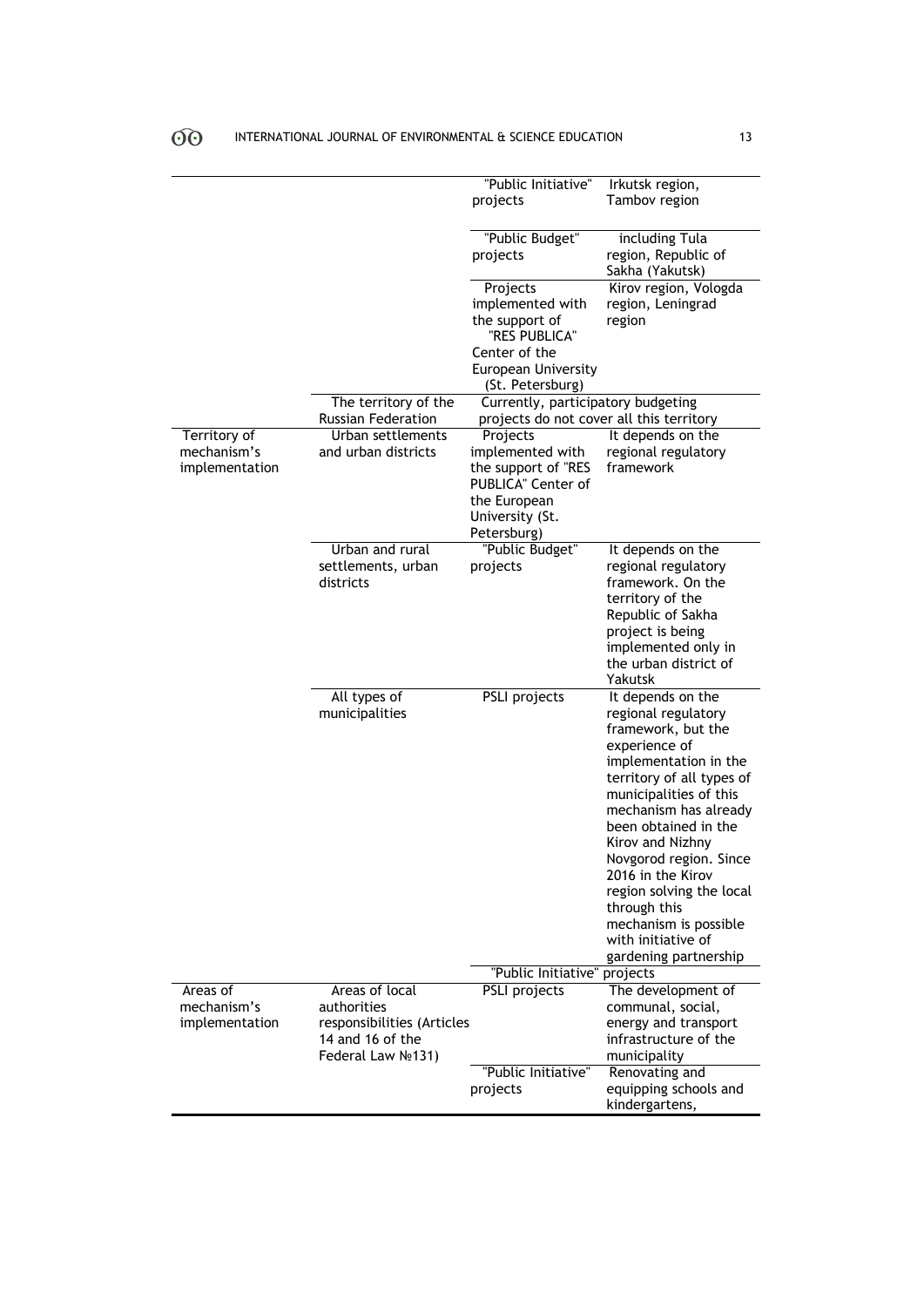|                                  |                          |                                                                     | purchasing special                       |
|----------------------------------|--------------------------|---------------------------------------------------------------------|------------------------------------------|
|                                  |                          |                                                                     | vehicles and vehicles                    |
|                                  |                          |                                                                     | for public                               |
|                                  |                          |                                                                     | transportation,                          |
|                                  |                          |                                                                     | improving water                          |
|                                  |                          |                                                                     | supply and heating                       |
|                                  |                          |                                                                     | systems                                  |
|                                  |                          | "RES PUBLICA" Center of the European<br>University (St. Petersburg) | Projects implemented with the support of |
|                                  | Concretized: water       | "Public Budget"                                                     | Classification                           |
|                                  | supply systems, street   | project (Tula region)                                               | reflecting regional                      |
|                                  | lighting, repair of      |                                                                     | specificity of the                       |
|                                  | houses, landscaping,     |                                                                     | "Public Budget"                          |
|                                  | cultural institutions    |                                                                     | projects mechanisms                      |
|                                  | Concretized:             | "Public Budget"                                                     |                                          |
|                                  | construction,            | project (Republic of                                                |                                          |
|                                  | reconstruction, repair   | Sakha)                                                              |                                          |
|                                  | of public facilities;    |                                                                     |                                          |
|                                  | educational, cultural    |                                                                     |                                          |
|                                  | and sports events;       |                                                                     |                                          |
|                                  | charitable, social,      |                                                                     |                                          |
|                                  | volunteer action;        |                                                                     |                                          |
|                                  | landscaping the urban    |                                                                     |                                          |
|                                  | district, places of mass |                                                                     |                                          |
|                                  | recreation of the        |                                                                     |                                          |
|                                  | population               |                                                                     |                                          |
| Phase of                         | Proactive budgeting      | PSLI projects                                                       |                                          |
| participatory                    | Participatory            | "Public Budget" project                                             |                                          |
| budgeting,<br>implemented in the | budgeting with           | "Public Initiative" projects                                        |                                          |
| mechanism                        | deliberative             |                                                                     | Projects implemented with the support of |
|                                  | commission               | "RES PUBLICA" Center of the European                                |                                          |
|                                  | (authorities + public)   | University (St. Petersburg)                                         |                                          |
| Financial model of               | Direct financing         |                                                                     | Projects implemented with the support of |
| the mechanism                    |                          | "RES PUBLICA" Center of the European                                |                                          |
|                                  |                          | University (St. Petersburg)                                         |                                          |
|                                  | Co-financing from the    | "Public Initiative"                                                 | Based on the "extra-                     |
|                                  | regional and local       | projects (Irkutsk                                                   | budgeting" principle                     |
|                                  | budgets                  | region)                                                             |                                          |
|                                  | Co-financing from        | PSLI projects                                                       |                                          |
|                                  | the regional and local   | "Public Budget"                                                     |                                          |
|                                  | budgets and financial    |                                                                     |                                          |
|                                  | self-involvement of      | project                                                             |                                          |
|                                  | the public (users of     | "Public Initiative"                                                 |                                          |
|                                  |                          | projects (Tambov                                                    |                                          |
|                                  | the project results)     | region)                                                             |                                          |

*Source:* compiled by authors

## *Outlining the factors of influence of participatory budgeting on the potential infrastructural territorial development*

Systematization of scientific concepts of participatory budgeting and analysis of regional practices in this field allowed the authors to create a list of factors of influence of participatory budgeting on the potential infrastructural territorial development, including the following: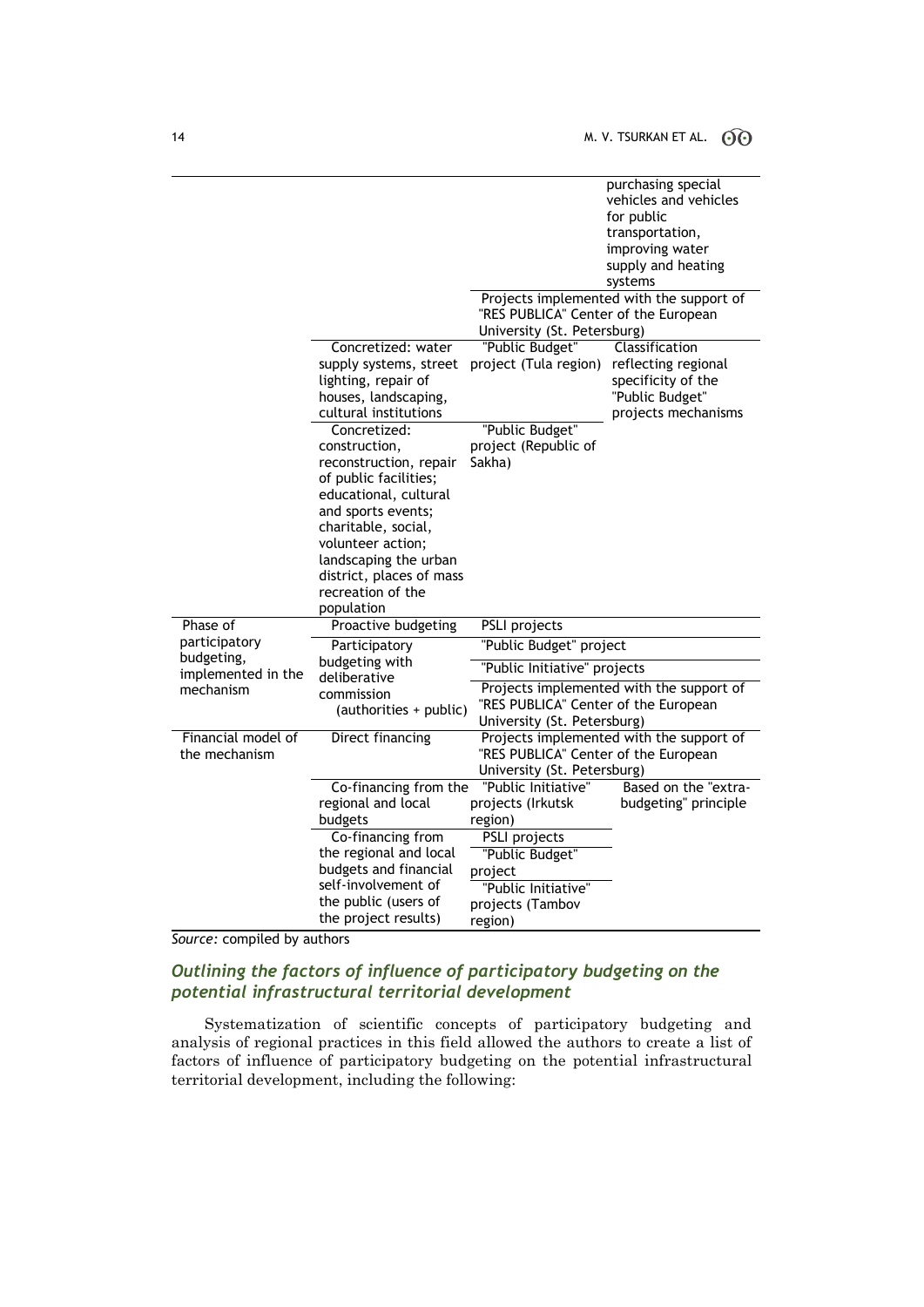### INTERNATIONAL JOURNAL OF ENVIRONMENTAL & SCIENCE EDUCATION 15

- Reality of solving of most important territorial problems from the public point of view;

- Variety of possible areas for the implementation of participatory budgeting projects that allows their use as tools for the development of social, transport, energy and other elements of the local infrastructure;

- Ability to attract funds from the regional budget and extra-budgetary sources to address local issues;

- Increase of the public satisfaction with the quality of local services through the implementing participatory budgeting projects, etc.

Among the social and economic effects, the most important ones are the optimization of budget expenses, budget revenue growth, creation of new jobs, environmental benefits, and increasing the quality and quantity of services provided. Accessibility of these effects caused by the main principle of a participatory budgeting, which is the public participation in the distribution and subsequent monitoring of the use of budgetary funds. Studies have shown that in the municipalities implementing participatory budgeting mechanisms, public satisfaction with services and infrastructure development within the territory has increased significantly (Shulga, Sukhova & Khachatryan, 2015).

The social and political effects are interconnected, so in the framework of participatory budgeting they should result in the following changes:

- Public attitudes towards different levels of government (the growth of public confidence in the government and its actions);

- Understanding of the public role in promoting the participation with local government (reducing dependency attitude).

Given the direct relationship of the proposed factors and these effects, is currently the most appropriate to apply a participatory budgeting for the development of rural areas.

By 2014, the public especially in rural areas continue to face serious infrastructure problems. In rural areas, 32% of villages have no central water supply, and 25% of them have no paved roads to travel. Only 5% of the population of the rural areas has access to sanitation. Solving the key local problems in the framework of participatory budgeting will contribute to the sustainable development of rural areas, leading to the improving agricultural production by raising its efficiency, increasing employment of the rural population and their quality of living.

The study of economic literature allows ascertaining the absence of specific studies on the conceptual basis of the implementation of participatory budgeting project in the Russian Federation. Scientists in the field of sociological research (Allegretto et al., 2013) and economics (Songmin, 2013) studied various aspects of the implementation of participatory budgeting in Europe, Asia, and Africa. In the papers, the authors proposed six categories ("ideal types") of participatory budgeting, which correspond to the principles of people's democracy. Other scientists in their writings insist that the best practice implementation of participatory budgeting projects is Brazil (Wampler, 2010). W.Shah (2007) consider Latin America as the territory with the best practice according the observed dynamics of the biggest occurrence of projects in one calendar year. In India, solving of the key problems of the local communities analyzed in the works, highlighting the weak interest of the population in the implementation of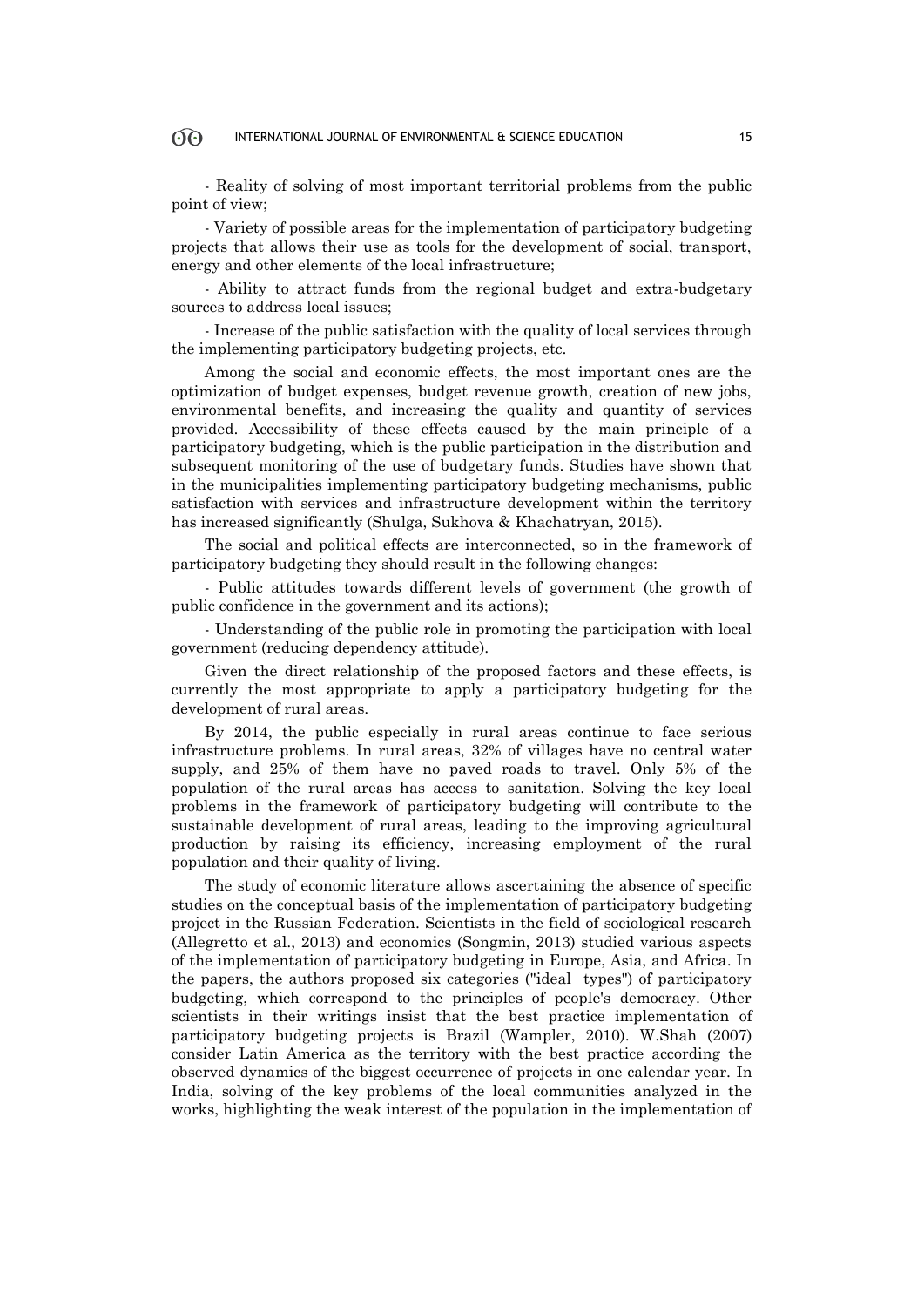participatory budgeting projects, and at the same time noting the slight tendency to increase the number of such projects (Liu & Traub-Merz, 2009).

The variety of approaches to the definition of categories, reflecting the possibility and extent of public participation in the budgeting process have revealed not only the works of these authors, but also the works of R. Hayrapetyan (2014), A.A. Sukhova (2015), E.V. Matveeva (2013), D.V. Meltzer (2015), H.S. Sergienko (2015) and others. Analysis of this works leads to the conclusion about the absence of a unified scientific approach to the understanding of the test process, which complicates the process of interactions between the scientists and practitioners in the field of economics and sociology.

The greatest experience in implementing proactive budgeting projects in Russia accumulated under the PSLI in the works of V.V. Vagin, N.V. Gavrilova, and N.A. Shapovalova (2015b). The works of the authors do not analyze the experience from the perspective of development of the territories, which could become the basis for a comparative analysis of the effectiveness of project management. Whereas in February 2015, the Russian Government adopted a strategy for sustainable development of rural areas until 2030, the analysis carried out in the works of G.K. Lapushinskaia (2014), led to the conclusion that participatory budgeting is considered in the document as a tool to enhance local self-government. In particular, the strategy identifies the following problem: the development of the practice of financial support for rural communities through the provision of grants for the implementation of social projects and other forms of support for local initiatives in rural areas.

The World Bank's contributed significantly to the promotion of participatory budgeting process in the world. While its publications are mostly for informational purposes, they do not contain any scientific foundations, which could apply to the Russian practice.

As compared to the works by other authors (Vagin & Kuzin, 2015) that did not suggest any system approach, the authors studying Russian practice of participatory budgeting in other programs and projects, developed the most complete classification in this paper.

Analysis of the literature and practice of regional implementation of the projects concluded that the study of the conceptual foundations of participatory budgeting have not been done properly, and unorganized existing scientific works show the absence of theory and methodology in studying the problem. The authorities often implement projects using the wrong interpretation of the basic concepts in the field of the study, and carried out improper comparisons budgeting tools in explaining to the local community their opportunities to participate in the planning and budget allocations to address priority problems.

At the same time, the authors believe that the existing scientific approaches reflect a superficial study of using participatory budgeting as a tool for infrastructural territorial development in the current economic situation, and require a more thorough review to increase effectiveness.

### **Conclusion**

During the study authors made the following conclusions:

Currently the uniform approach to the category "participatory budgeting" has no formed yet, which hinders its practical application. The analysis of the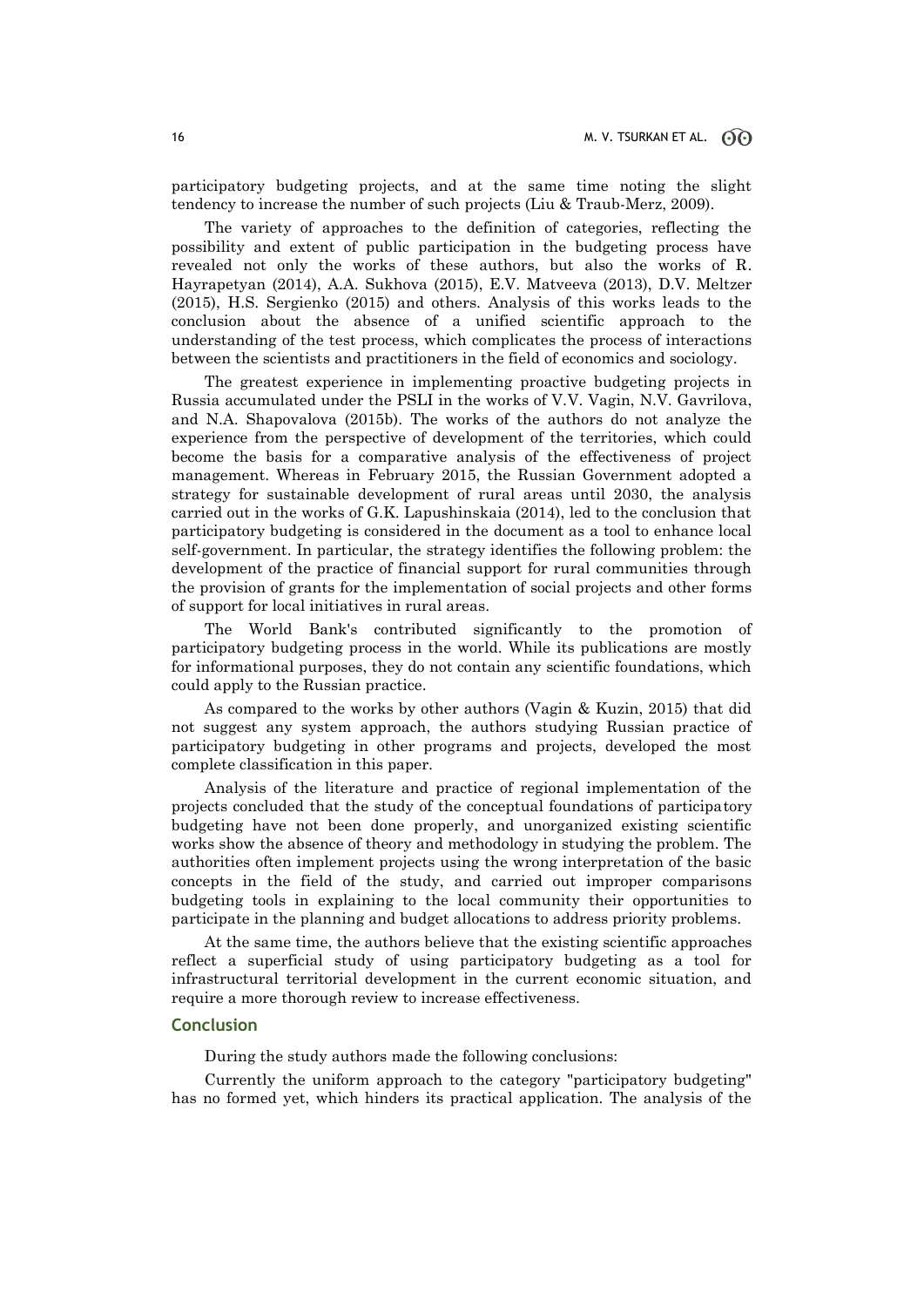### INTERNATIONAL JOURNAL OF ENVIRONMENTAL & SCIENCE EDUCATION 17

theoretical and methodological sources allowed to offer its definition, as well as to conclude that the term "participative" is identical in meaning to the term "participatory", and "proactive budgeting" is the first step in a participatory.

The authors believe, that existing mechanisms for the implementation of a participatory budgeting in Russia are the closest to the model of "community development" (one of the six models considered in the works of foreign authors). This model is embedded in the concept of using a participatory budgeting as a tool for development of infrastructure in the priority areas with the position of local communities, which allows us to consider it as an element of economic impact.

The authors classified the concepts of territorial development mechanisms in the framework of participatory budgeting used in domestic practice. The following reasons were used as reasons for this classification: territory of the implementation of the mechanism; the number of the subjects of the Russian Federation, implementing the mechanism; the focus area of the implementation of the mechanism; stage of a participatory budgeting to be applied in the mechanism; model of financing the projects under the mechanism.

The authors developed the list of factors of influence of participatory budgeting on the potential infrastructural territorial development, including the reality of solving of most important territorial problems, variety of possible areas for the implementation that allows to advance social, transport, energy and other elements of the local infrastructure, and the ability to attract funds from the regional budget and extra-budgetary sources.

The social and economic effects of participatory budgeting implementation result in the optimization of budget expenses, budget revenue growth, creation of new jobs, environmental benefits, and increasing the quality and quantity of services provided.

To solve the problems of incorporating participatory budgeting into the practices of the infrastructural territorial development throughout the territory of Russia, authors offered the following guidelines:

Further integration of participatory budgeting mechanisms in the strategic planning of the territorial development at the federal level.

Improving the institutional environment of the use of participatory budgeting for the development of territories (in particular, the development of a federal law to ensure the implementation of the test process). Advancing public knowledge for opportunities to participate in the budgeting process at the local level in the framework of the project approach. The basic methods include promotion of different elements of participatory budgeting mechanisms.

At the present, experience in implementation of participatory budgeting projects was accounted in forming the Strategy of sustainable development of rural territories of the Russian Federation for the period until 2030, the federal target program "Sustainable rural development for 2014 - 2017 and for the period till 2020", the Russian Federation state program "Development of the North Caucasus Federal District".

Under the conditions of the optimization of budget expenses, participatory budgeting can become one of the main instruments for infrastructural territorial development. It is very important for of the population. This aspect can be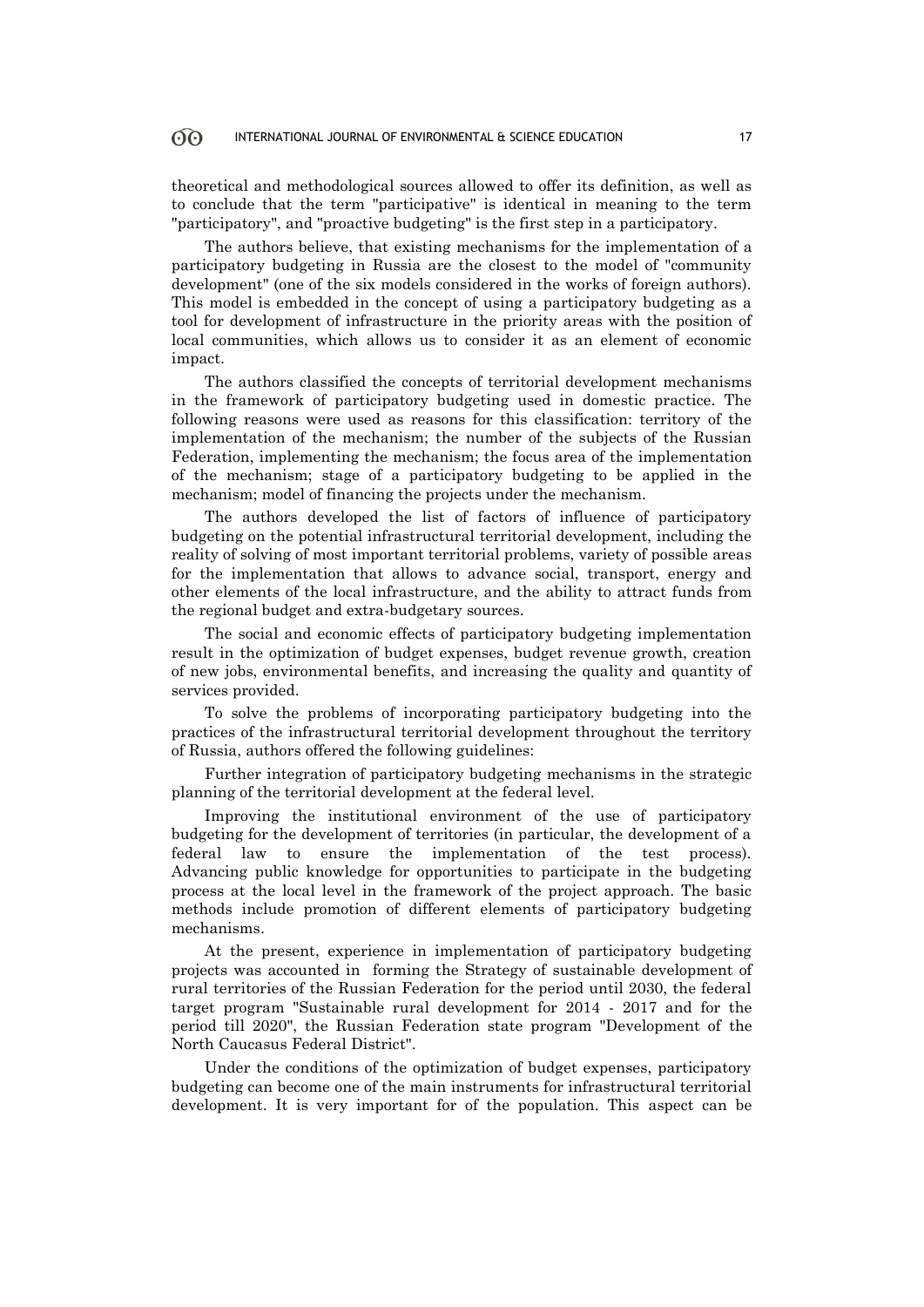considered as main instrument of decreasing social tension and improving political trust, especially at the municipal and regional level.

In the course of the study, new questions and problems arise to its decision. The universal model of implementation of participatory budgeting projects needs to be developed and tested in Russia at the regional level.

#### **Implications and Recommendations**

This paper is valuable to scientists studying different aspects of the infrastructural territorial development, problems of the distribution of public and municipal finance tailored to the needs of the population in the area of public infrastructure elements. In addition, materials can be used by representatives of regional and municipal authorities and civil society to substantiate decisions on the development of the territories within the project approach.

#### **Disclosure statement**

No potential conflict of interest was reported by the authors.

#### **Notes on contributors**

**Marina V. Tsurkan** is Associate Professor, Department of Management and Marketing Tver branch of Russian Presidential Academy of National Economy and Public Administration under the President of the Russian Federation, Tver, Russia.

**Svetlana I. Sotskova** is Associate professor of Samara State University of Economics, Samara, Russia.

**Olga S. Aksinina** is Associate professor of Samara State University of Economics, Samara, Russia.

**Maria A. Liubarskayaia** is Professor of Saint-Petersburg State University of Economics, Saint-Petersburg, Russia.

**Oksana N. Tkacheva** is Associate professor of Russian State Vocational Pedagogical University, Ekaterinburg, Russia.

#### **References**

- Allegretto, D., Reke, A., Sentome, I. & Herzberg, C. (2013). Participatory Budget: A Variety of Shapes and Patterns. *Municipality: Economics and Management, 2(5),* 11-17.
- Bogatyr, N. V., Vagin, V. V., Gridin, S. A., Courland, G. V., Nahrov, M. Y., Safonov, M. V. Spiridonov, A. A. Sukhov , A. S., Timohina, E. A., Shaposka, E. G., Shilov, L. A. & Shulga, I. E. (2014). *Guidelines for the Implementation of a Participatory and Extra-budgeting projects.* Moscow: Word Bank, 58 p.
- Bogdanov, L. N. (2015). *Direct (Participative) Budgeting: Opportunities and Constraints.* Direct access[: https://www.hse.ru/pubresource/second212](https://www.hse.ru/pubresource/second212)
- Davydov, M.D. (2011). Budgeting and public financial management. *Vestnik of Samara State University of Economics, 3 (77)*, 5-17.
- Hayrapetyan, R. (2014). Participatory Management in Large Cities. M .: LAP Lambert Academic Publishing, 92.
- Lapushinskaia, G. K. (2014). Development Program of Local Initiatives as a Basis for Development of the Municipality and the Possibility of Preparing the Municipal Management Reserve. *Proceedings of the XIV Russian Municipal Forum*. Direct access: http://municipalsd.ru/video/anapa-2014/index.html
- Lapushinskaia, G. K. (2015). Support for the Development of Rural Areas in Terms of Structural Reforms in Russia, *Innovation center, 4 (9)*, 11-17.
- Liu, P. & Traub-Merz, R. (2009). *Public Participation in Local Decision-Making: China and Germany.* Shanghai: Academy of Social Sciences Press Shanghai, 139-154.